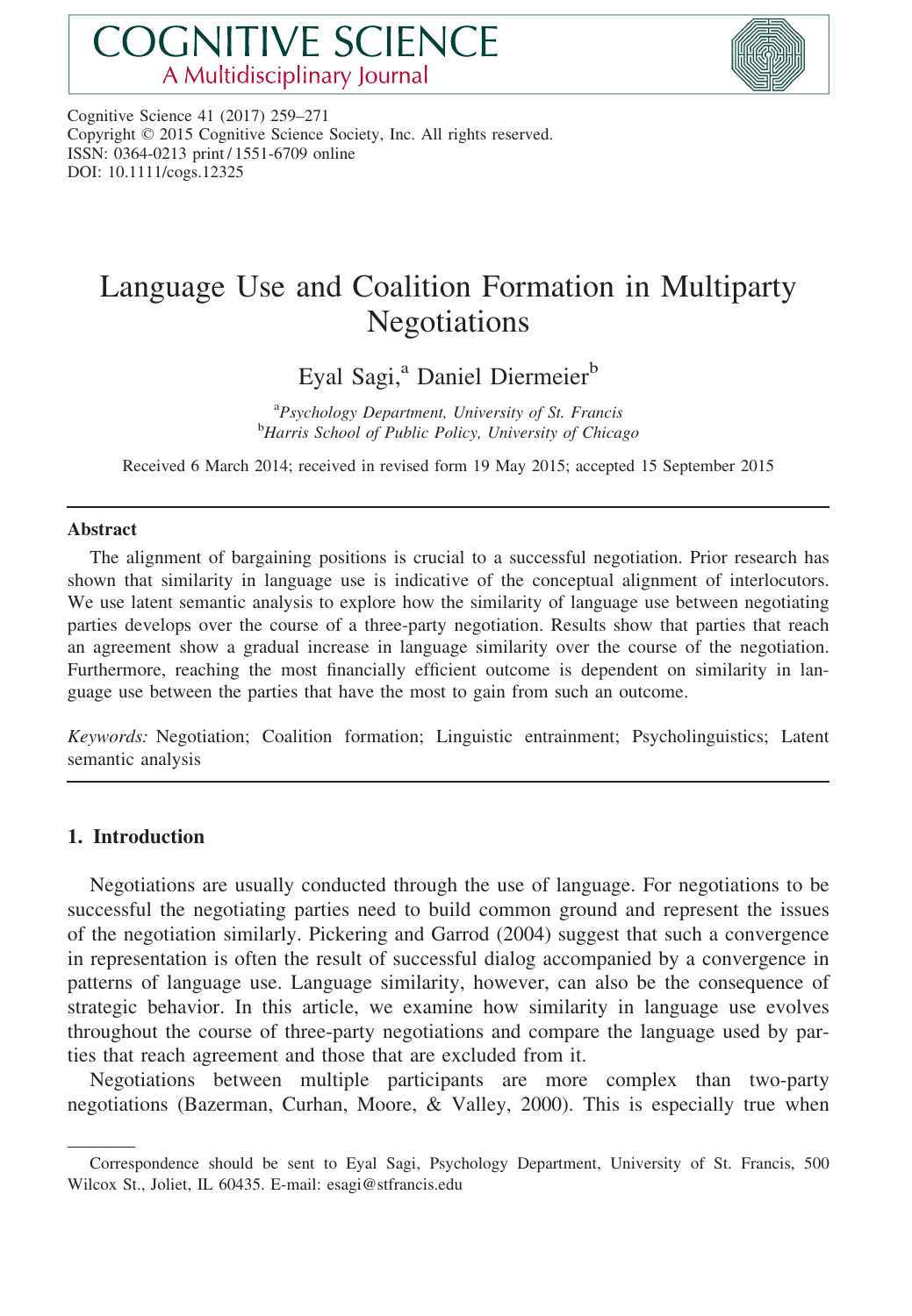an agreement requires only a subset of the negotiating parties, in which case being excluded from an agreement is an ongoing concern for each negotiator. Partial coalition agreements, however, are often less desirable than agreements that involve the group if they do not allocate all of the available resources. However, even being part of a partial agreement is preferable to not reaching an agreement or being excluded from an agreement reached by others (Diermeier, Swaab, Medvec, & Kern, 2008).

The added complexity of multiparty negotiation has been shown to affect the patterns of language use in such negotiations. Following the framework of communication accommodation theory (cf. Giles, Willemyns, Gallois, & Anderson, 2007), Huffaker, Swaab, and Diermeier (2011) demonstrate how the formation of a coalition is affected by specific aspects of the language used by the negotiating parties. Specifically, they find that partners to a coalition show more similarity in language use than participants who were not part of a coalition. The use of assents was also found to correlate positively with participating in the coalition agreement. In contrast, the use of negative emotion words was a detrimental predictor to being a part of a coalition. These results are congruent with empirical findings in psycholinguistics which show that in successful dialogs the representations and language used by dialog partners tend to converge over time (e.g., Brennan & Clark, 1996; Pickering & Garrod, 2004). Even intentionally created similarity in language use can facilitate agreement. For example, Swaab, Maddux, and Sinaceur (2011) asked participants to mimic the distinctive linguistic patterns of their negotiation partners. In particular, participants were asked to use the same jargon, abbreviation, and emoticons used by the other participant in the negotiation. Swaab et al. (2011) found that such intentional mimicry was effective when used early in the negotiation, but not in later stages.

Consequently, there are two possible patterns of language similarity that might lead to an eventual coalition: First, if strategic mimicry is an effective tool for reaching agreement, we might expect that early similarity in language use might lead to the forming of a coalition later on. Second, if similarity in language use is a consequence of a gradual alignment of representations and the emergence of a mutual understanding, then language similarity should increase over the course of the negotiation and ultimately result in the parties reaching an agreement.

It is also possible that both of these factors play a role. In that case, we would expect to find not only that eventual coalition partners show more similar language early on than non-coalition partners, but also that this difference increases over time.

While Huffaker et al. (2011) show that similarity in language use is correlated with the outcome of the negotiation, they use the entire negotiation as their unit of analysis. Consequently, their results do not explore whether such similarity exists early in the negotiation or whether it develops throughout its course. In this article, we measure language similarity between adjacent dialog moves, a measure that allows us to track changes in language similarity over the course of the negotiation.

As mentioned earlier, reaching an optimal agreement in a multiparty negotiation often requires the formation of a grand coalition, a coalition that includes all of the parties. However, reaching this kind of agreement can be difficult and may require a high level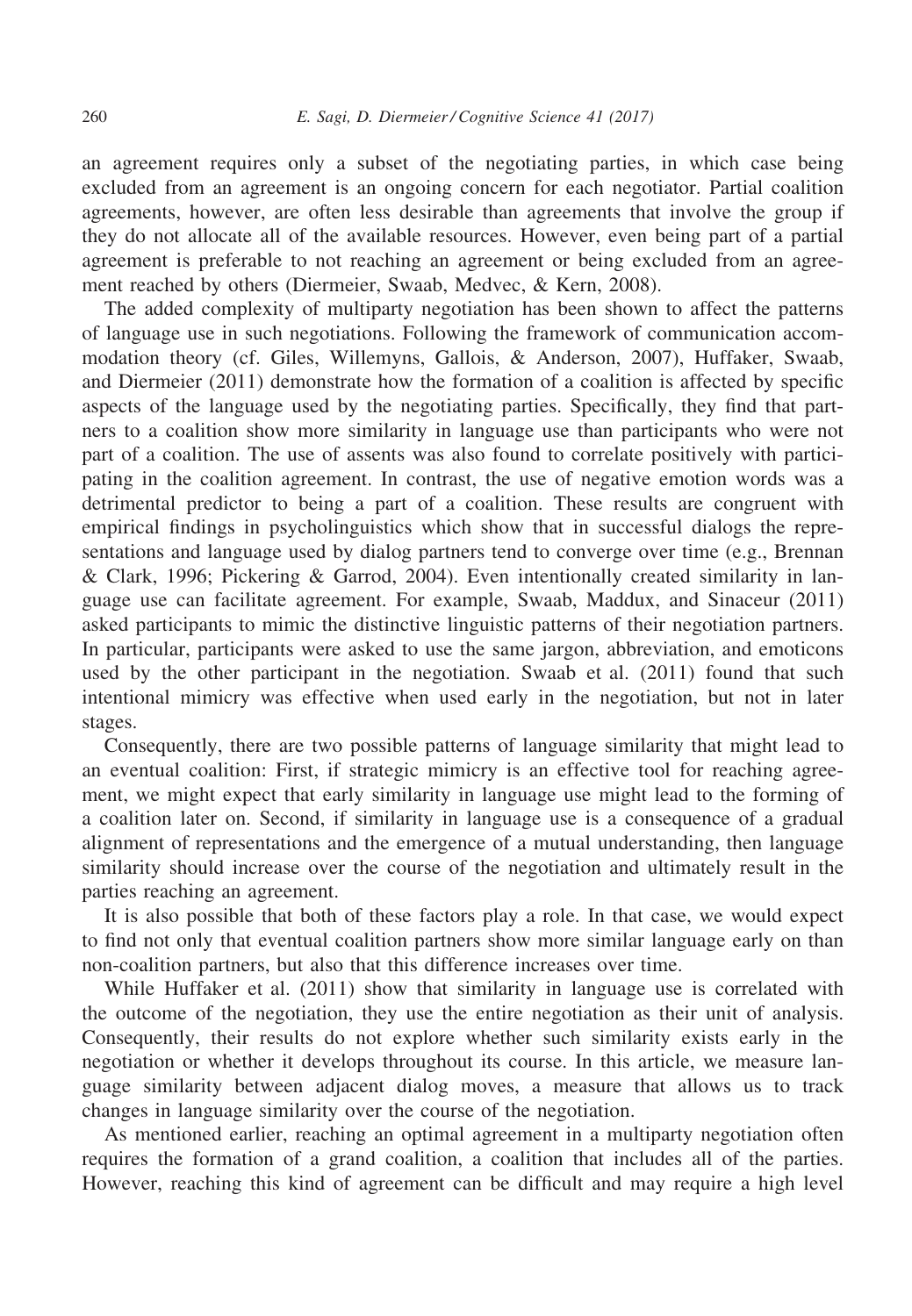of cooperation between the parties (Diermeier et al., 2008). Consequently, we are interested not only in when the parties use similar language, but also which parties' exhibit similarity in language use when more than two of them participate in the final coalition. Specifically, cooperation between participants increases their bargaining power and allows participants with weak bargaining positions, who might otherwise be excluded from the final coalition, to strengthen their position. Consequently, we hypothesize that participants in weaker bargaining positions have the most to gain from cooperating in order to achieve a grand coalition. Such a partial coalition should result in increased similarity in language use between these weaker parties.

#### 1.1. Measuring similarity in language use

The measure of language similarity we use in this article is based on the latent semantic analysis (LSA) cosine similarity of a pair of utterances. Such a measure has been used in the past as a measure of textual coherence (Foltz, Kintsch, & Landauer, 1998; McNamara, Cai, & Louwerse, 2007) and as a measure of linguistic entrainment (Huffaker, Jorgensen, Iacobelli, Tepper, & Cassell, 2006). Measures based on LSA have also been used to explore a diverse set of psychological phenomena related to texts and language, such as semantic priming (Chwilla & Kolk, 2002; Landauer & Dumais, 1997), the acquisition of knowledge from texts (Wolfe et al., 1998), the representation of moral concerns (Sagi & Dehghani, 2014), and conceptual framing (Sagi, Diermeier, & Kaufmann, 2013).

Latent semantic analysis vectors for individual words are generated based on the cooccurrence patterns of words in large corpora. These vectors identify points in a highdimensional space.<sup>1</sup> The more likely two words are to co-occur with similar words, the closer they will be in the space. For example, the vectors for *sun* and *moon* are fairly close together and show a cosine similarity of .53, whereas man and moon are not very similar and show a cosine similarity of .03. Moreover, when several word vectors from a single utterance are combined together, as was done in this study, the result identifies a point in space that represents the overall topic of the utterance.

It is important to note that this kind of automatic measure disregards certain linguistic elements that a human coder might use. For instance, the use of negation is generally ignored, while sarcasm and metaphors are often misrepresented. However, since we are interested in the convergence of language use—that is, whether participants are using similar and/or related words and terms to convey their (sometimes conflicting) ideas, this type of analysis seems sufficient.

#### 2. Method

#### 2.1. The corpus

The data used in this article come from a study reported by Huffaker et al. (2011). They patterned their study after a coalition game developed by Raiffa (1982). In that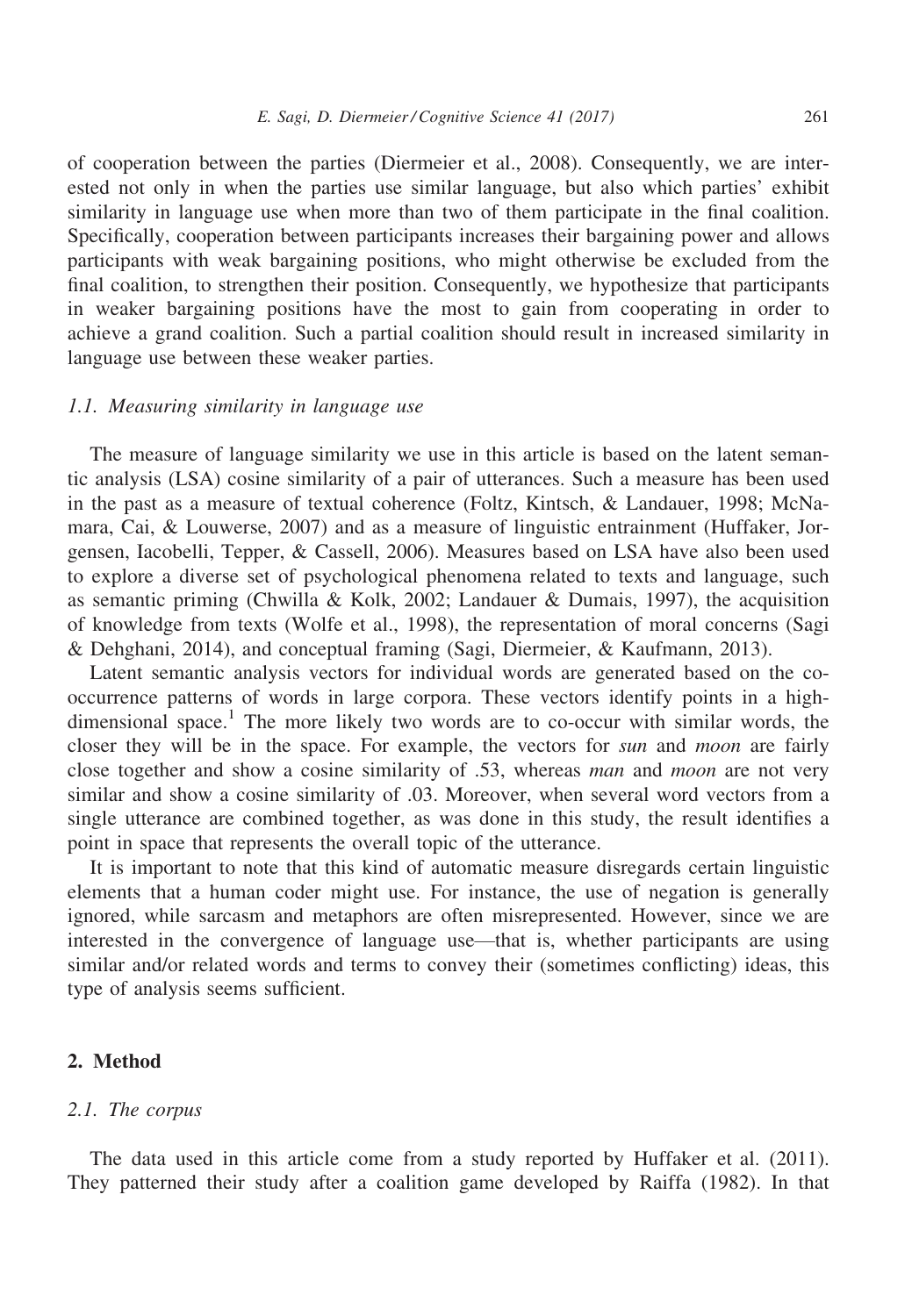study, 180 MBA students were divided into 60 three-person groups. The participants in the study had some experience in managerial decision making and negotiation. Within each group, participants were assigned to one of three roles (A, B, C) and instructed that they were to use an online chat room to negotiate a split of that payoff among themselves. Participants were unaware of the identities of the other participants in the negotiation.

All participants were provided with the payoff table in advance of the negotiation (see Table 1) and informed of their role in the negotiation and the role of the other participants. As is evident from the table, different coalition formations received different payoffs, and if no coalition was formed all participants received a payoff of zero. The participants were allowed to negotiate how the payoff was distributed between them. These payoff options provided incentives for the participants to join up with another participant in a partial coalition and then jointly take advantage of the resulting weak bargaining position of the third participant. However, the payoff table was designed so that the third player left out of a partial coalition could always make an attractive offer to one of the members of the initial coalition to induce a defection from the preliminary agreement. Consequently, participants were incentivized not only to be a part of a forming coalition, but also to ensure that it is a stable coalition and that their partner(s) would not defect. Only then were they able to use their bargaining power to extract a favorable outcome from the remaining third party. If members of a two-party coalition were unsure about the reliability of their respective coalition partner, they may have refrained from engaging discussions with the third party for fear of giving the "out party" an opening to split the current coalition. In this case, the negotiation resulted in a partial coalition leaving some money on the table, compared to the most efficient coalition, which allocated the largest monetary award among all parties. Consequently, the ideal strategy for each participant was to quickly form a stable two-party coalition and squeeze the remaining party into accepting an unfavorable deal. Maintaining such a position of strength, however, required maintaining the loyalty of the coalition partner in the process.

Each session of the experiment lasted an hour. Participants in the experiment were placed at computers in different rooms so that their only means of communication with

| Possible Agreements | <b>Total Payoff</b> |
|---------------------|---------------------|
| A alone             | \$0                 |
| B alone             | \$0                 |
| C alone             | \$0                 |
| A and B             | \$118,000           |
| A and C             | \$84,000            |
| B and C             | \$50,000            |
| A, B, and C         | \$121,000           |
|                     |                     |

Table 1 Payoff table in the negotiation game from Huffaker et al. (2011)

Notes. A, B, and C represent the participants in the negotiation. The payoff is split between the parties that reach the described final agreement according to their agreement, not necessarily evenly.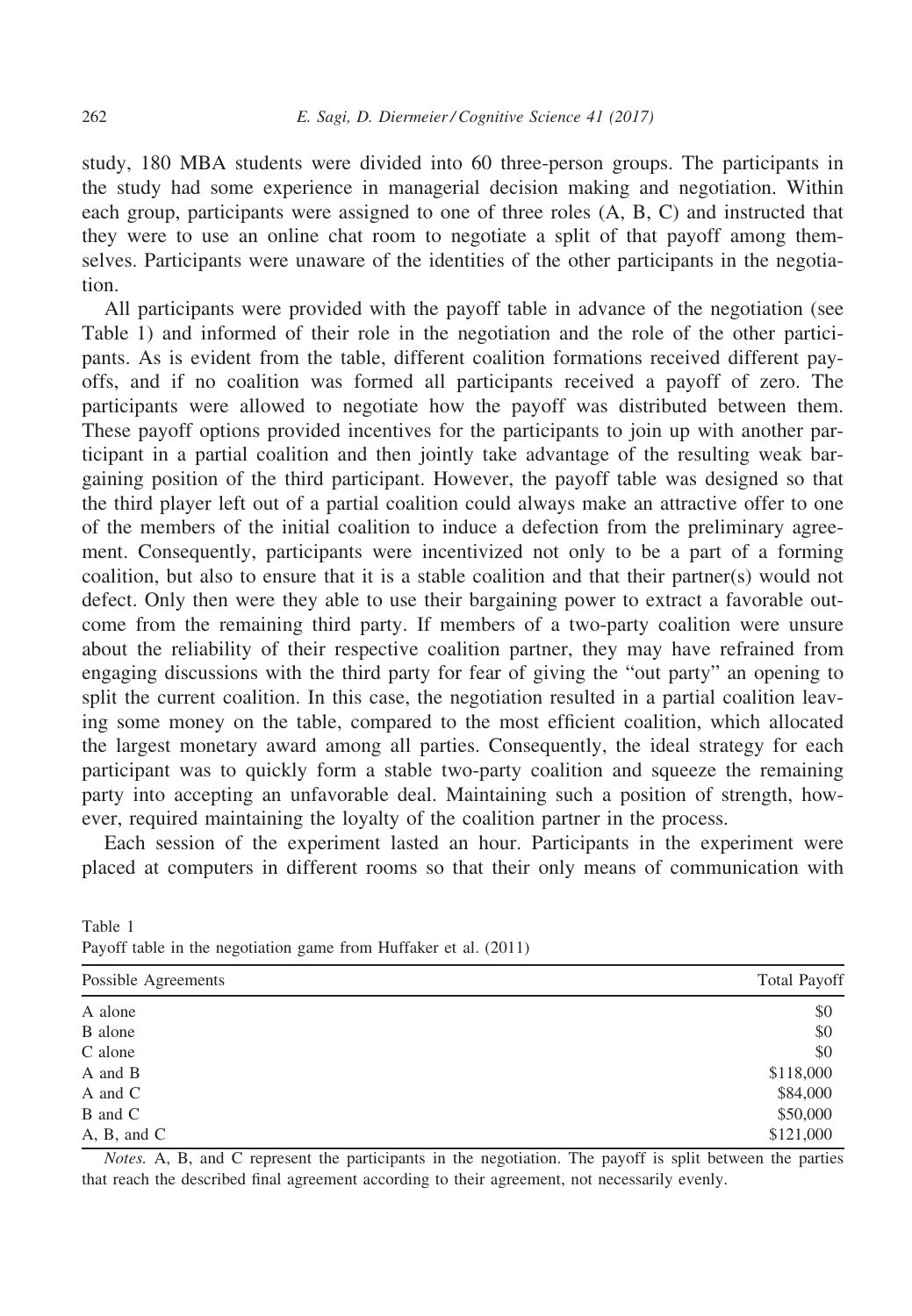each other was through the provided chat software. They logged into a public chat room to begin the negotiation process. The negotiation ended when at least two participants reached an agreement and declared it as final, or the allotted time had elapsed.

The software allowed participants to move from the public chat room to three private chat rooms. That is, participant A could move into one of the private chat rooms together with participant B so that they could negotiate without participant C being privy to the content of the negotiation. However, all participants were alerted whenever a participant entered or exited a chat room so that the excluded participant was always aware that the two other participants might be negotiating in private. This mimics some of the realworld aspects of a negotiation, where parties are often able to communicate in private, but the fact that they communicate in private is common knowledge. A private exchange of information can also provide an indication that the two parties are forming a coalition.

While it is theoretically possible for the two parties to exclude a third party completely from the negotiation process, such exclusionary behavior rarely occurred. In particular, utterances in the public chat room were fairly evenly distributed across the quarters of the negotiation and there were generally more utterances in the public chat rooms than in the private rooms.

Sessions lasted 33–318 turns ( $M = 110.10$ ,  $SD = 53.31$ ). The most common coalition was AB (24 times). No agreement was reached in five sessions. Most sessions lasted about 40–60 min, while the shortest session lasted about 20 min and concluded with a grand coalition.

#### 2.2. Semantic analysis

The analysis in this article is based on the transcripts of the negotiation experiment conducted by Huffaker et al. (2011). Each submitted line in the chat was considered a separate utterance. An LSA vector was computed for each individual utterance by using vector addition to combine the vectors of all of the content-bearing words in the utterance. When an utterance did not include any content-bearing words, a null vector was used to represent it. The vector space used for this analysis was generated by Infomap (Schütze, 1997; Takayama, Flournoy, Kaufmann, & Peters, 1998) using the written portion of the British National Corpus (BNC Consortium, 2007).<sup>2</sup> We then computed the correlation of vectors representing non-null adjacent utterances that occurred in the same chat context (i.e., when they occurred in the same chat room, whether public or private).<sup>3</sup> Fig. 1 presents some examples of utterance pairs and their correlations.

The first few utterances were of an introductory nature, mostly with participants reporting "I am present." These utterances consequently resulted in identical vectors for all three participants that inflated the correlations at the beginning of many sessions. Consequently, we elected to discard utterances that included the words "present," "hello," "hi," "morning," and "welcome."<sup>4</sup> There were 253 such utterances (3.9% of the corpus), all of which were greetings and occurred within the first 10% of each session. Moreover, 196 (77.5%) of these occurred within the first five utterances of a session and 124 (49%) are the formulaic utterance "I am present."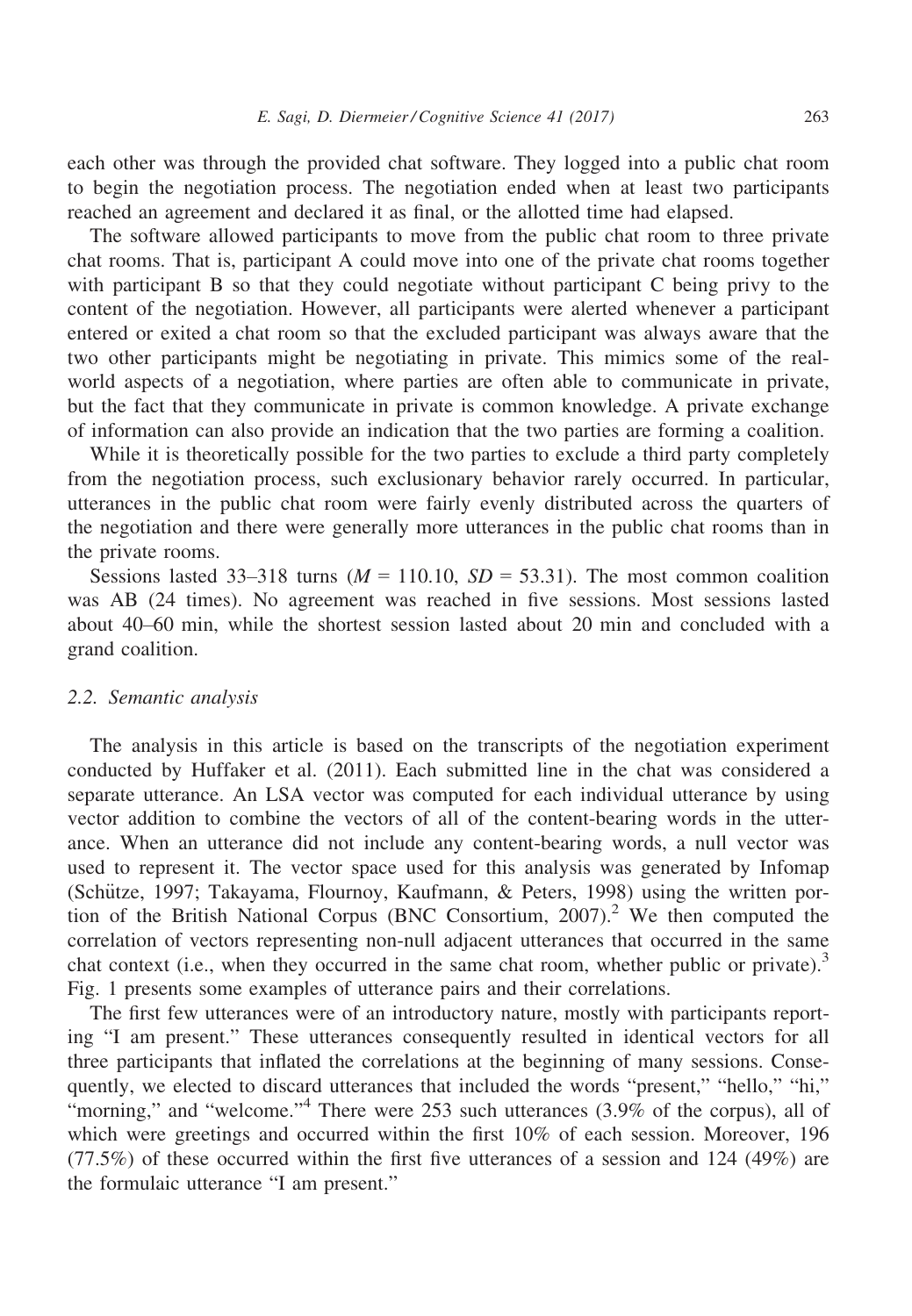| <b>Session outcome: an ABC coalition</b>                                                                                                                                                                                                                                                                                                                                                                  |                       |
|-----------------------------------------------------------------------------------------------------------------------------------------------------------------------------------------------------------------------------------------------------------------------------------------------------------------------------------------------------------------------------------------------------------|-----------------------|
| Private channel (B/C):<br>C: We are on the right track here but we need to think about the numbers. Can't we start<br>with a better deal for both of us? Lets take more away from her than your initial offer.<br>B: Yes, but she can make 70 going alone with me and 80 going alone with you. I'm willing<br>to try any numbers. You make the offer to her in a group setting and I'll go along with it. | Correlation:<br>.40   |
| <b>Public Channel:</b><br>A: Can we say 69 to a, 48 to b and 4 to c to get a deal<br>B: How about 65 for A, 48 for B and 8 for C. I think that is a good deal for C.                                                                                                                                                                                                                                      | Correlation:<br>.87   |
| <b>Session outcome: an AB coalition</b>                                                                                                                                                                                                                                                                                                                                                                   |                       |
| Private channel (A/B):<br>B: as you know what we offer is key technology that OHHS is looking for, so I would say<br>we get 60%, you get 30% and c get 10%<br>A: Your technology has not been good enough to garner additional market share. I think we<br>should stay focused on the current market share which is the ultimate measure.                                                                 | Correlation:<br>34    |
| Private Channel (A/C):<br>C: every cent beyond 59, is your extra profit<br>A: OK, do I have your word that you will not negotiate with B?                                                                                                                                                                                                                                                                 | Correlation:<br>$-17$ |
| <b>Session outcome: AC</b>                                                                                                                                                                                                                                                                                                                                                                                |                       |
| <b>Public Channel:</b><br>A: I agreed to a A-C deal for 78-6.<br>C: that's what i agreed with A                                                                                                                                                                                                                                                                                                           | Correlation:          |
| <b>Public Channel:</b><br>B: what choice do you have?<br>C: i have a deal!                                                                                                                                                                                                                                                                                                                                | Correlation:<br>$-19$ |

Fig. 1. Sample utterance pairs from three sessions and the computed correlations between them.

In order to measure language similarity, we categorized the utterance pairs based on the two participants that contributed to them. We predicted that participants who were included in the final coalition would use more similar language with each other than with participants who were excluded from the coalition. For example, if an AB coalition was ultimately reached, utterance pairs between A and B would be predicted to have more similar language use (i.e., utterance-to-utterance correlation) than those between A and C or B and C. Consequently, we divided the utterance pairs into those in which both participants were included in the final coalition *(intracoalition utterance pairs)* and those in which at least one of the participants was excluded from the coalition (*extracoalition* utterance pairs). Importantly, when the final coalition included all parties, all of the utterance pairs were considered to be intracoalition pairs. In contrast, when no agreement was reached, all of the utterances were considered to be extracoalition pairs.

We were also interested in examining how the difference in language similarity between intracoalition and extracoalition utterance pairs evolved over time. Therefore, we divided the utterance pairs based on their position in the negotiation. We used a relatively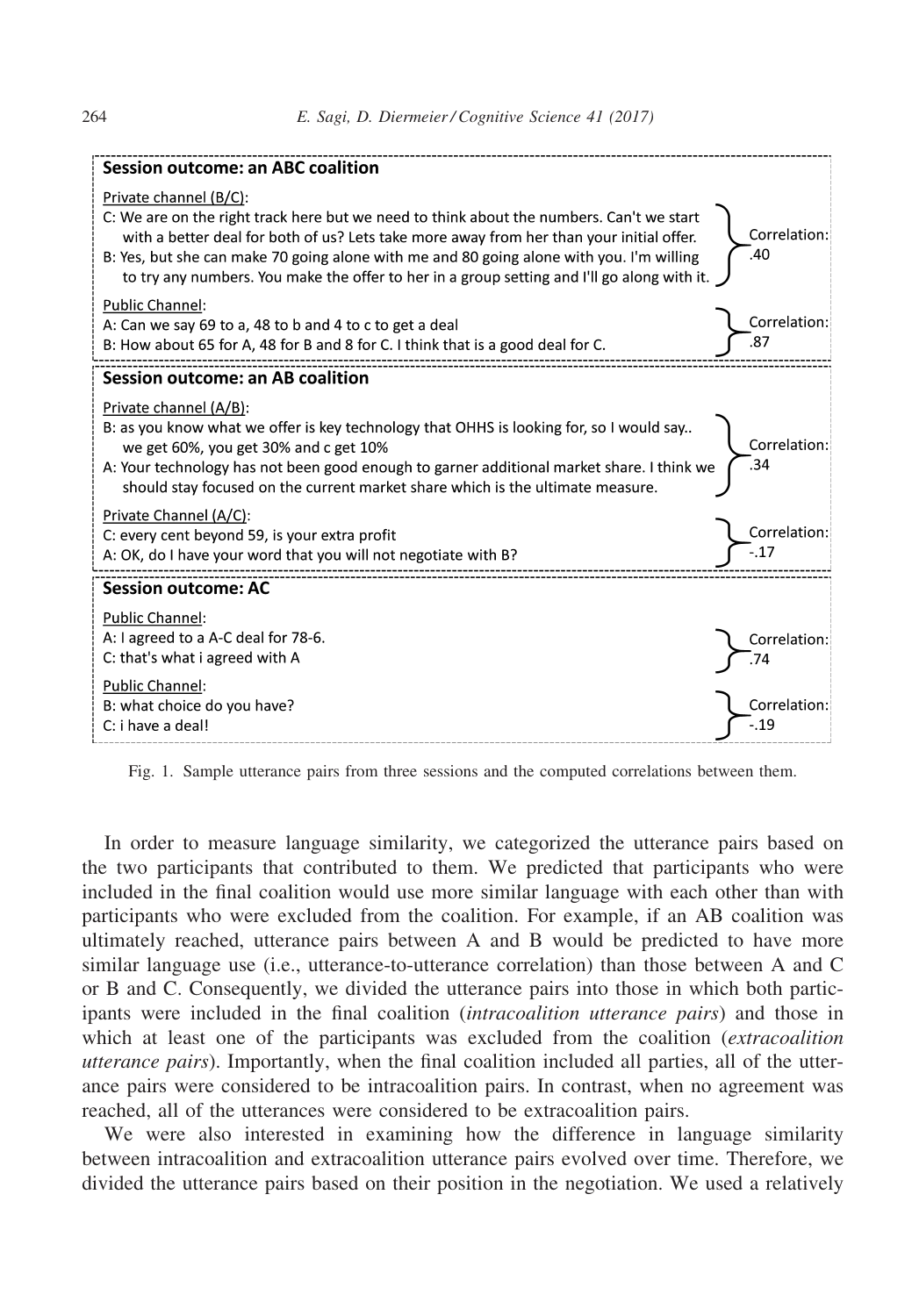coarse grain division of time (quarters) because some of the discussions consisted of relatively few utterances (under  $50$ ).<sup>5</sup> We categorized each utterance pair based on the quarter of the negotiation in which the first utterance of the pair occurred.

## 3. Results

We tested three distinct hypotheses:

- 1. Following accounts of linguistic entrainment (e.g., Pickering & Garrod, 2004), we hypothesized that coalition formation will be accompanied by the alignment of language use. On the basis of this hypothesis we predicted that as a coalition comes together, the language used by its participants will increase in similarity. Because forming a coalition takes time, we expected that this increase in similarity was more likely to occur later in the negotiation. Moreover, this increase in language similarity should not affect language use by excluded parties. This hypothesis therefore predicted that as the negotiation proceeds, the similarity of intracoalition utterance pairs, but not extracoalition ones, should increase.
- 2. Following the literature on the effectiveness of strategic mimicry in negotiations (e.g., Swaab et al., 2011), we hypothesized that a coalition might be more likely to form when one of the participants intentionally created linguistic similarity with another participant during the initial stages of the beginning of a negotiation. While this type of linguistic similarity would have been intentional, it might have led the second party to assume that it indicated a shared perspective and made a protocoalition between the two parties more likely. If this type of intentional manipulation is an effective tool in these negotiations, intracoalition utterance pairs should have been more similar than extracoalition ones early in the negotiation.
- 3. On the basis of Diermeier et al.'s (2008) theory of coalition formation, we hypothesized that a protocoalition involving participant A will be less likely to result in a grand coalition (ABC) than one that involves only participants B and C. In the negotiation game used by Huffaker et al. (2011), a protocoalition that involves participants B and C can increase its payoff by \$71,000 by adding participant A to the final coalition. In contrast, protocoalitions that involve participant A have a substantially lower incentive to make the effort to incorporate the remaining participant because the increase in their payoff is substantially lower (\$3,000 for an AB protocoalition, and \$37,000 for an AC protocoalition). After all, protocoalitions have to balance the marginal payoff increase from adding the third player with the risk that the third player may try to break up the protocoalition. Consequently, a grand coalition is more likely to result from a BC protocoalition than either an AB or AC one. We therefore predicted that the pattern of language similarity for a grand coalition should be similar to that of a BC coalition. That is, a grand coalition should demonstrate a pattern where BC utterance pairs show a higher degree of similarity than AB or AC ones.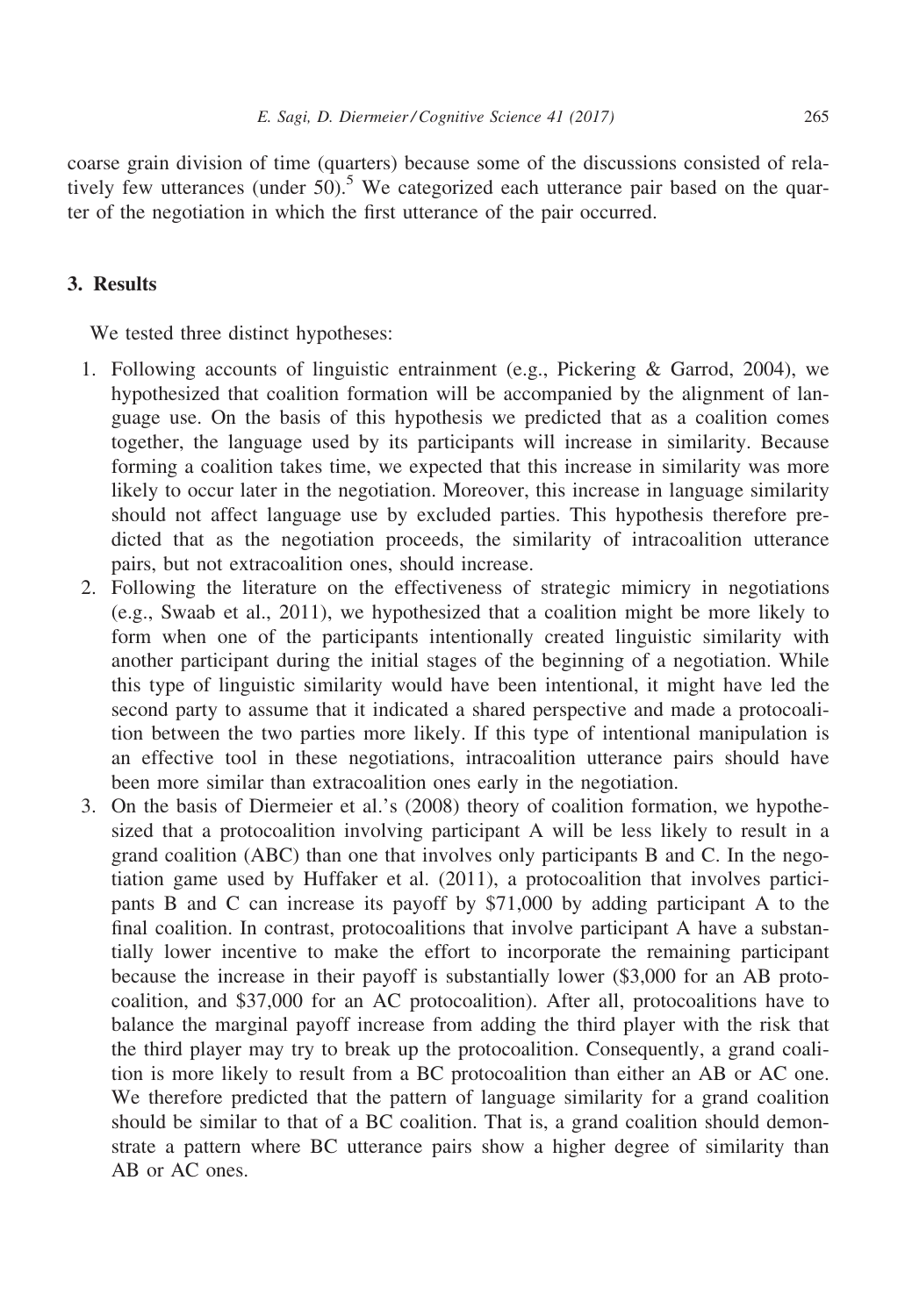

Fig. 2. Similarity of language use by utterance pair type and time for negotiation. Error bars represent standard error.

To test the first two hypotheses, we used a mixed model with the type of utterance pair (intracoalition vs. extracoalition) and its position in the session (first through fourth quarters) as the independent variables. The experimental session was included as a random variable. The dependent measure was the average utterance-to-utterance correlation. Fig. 2 plots the mean utterance similarity over time.

As expected, intracoalition utterance pairs  $(M = .19, SD = .17)$  showed more language similarity than extracoalition ones ( $M = .10$ ,  $SD = .13$ ;  $F(1, 286) = 20.93$ ,  $MSE = 0.02$ ,  $p \leq 0.0001$ ). Overall utterance pair similarity (combining over utterance pairs from all parties) increased over time  $(F(1, 286) = 9.21, MSE = 0.02, p < .01)$ . Most important, the difference in language similarity between intra- and extracoalition utterance pairs increased over time  $(F(3, 286) = 13.71, MSE = 0.02, p < .001)$ . To further explore this interaction, Table 2 presents the results of planned comparisons of language similarity for intra- and extracoalition utterances for each quarter. Moreover, intracoalition utterance pairs showed an increase in language similarity over time  $(F(3, 145) = 18.11$ ,  $MSE = .024$ ,  $p < .0001$ ), whereas no such increase was observed for extracoalition utterance pairs  $(F(3, 102) < 1, n.s.).$ 

The gradual increase in language similarity over the course of the negotiation that was observed for intracoalition pairs is congruent with accounts in which a gradual alignment in language use and semantic representation is related to the likelihood of forming a coalition (Hypothesis 1). However, we found no evidence to support accounts in which early similarity in language use leads to the formation of a coalition (Hypothesis 2).

| Table 2                                                                                             |  |
|-----------------------------------------------------------------------------------------------------|--|
| Planned comparisons of similarity in language use between intra- and extracoalition utterance pairs |  |

| Quarter        | a     |       | <b>MSE</b> |       |
|----------------|-------|-------|------------|-------|
|                | 1, 29 |       | .007       | .6831 |
| $\bigcap$<br>∠ | 4, 26 | 3.99  | .010       | .0564 |
| 3              | 1, 25 | 7.28  | .013       | .0123 |
| 4              | 1, 28 | 14.66 | .037       | .0007 |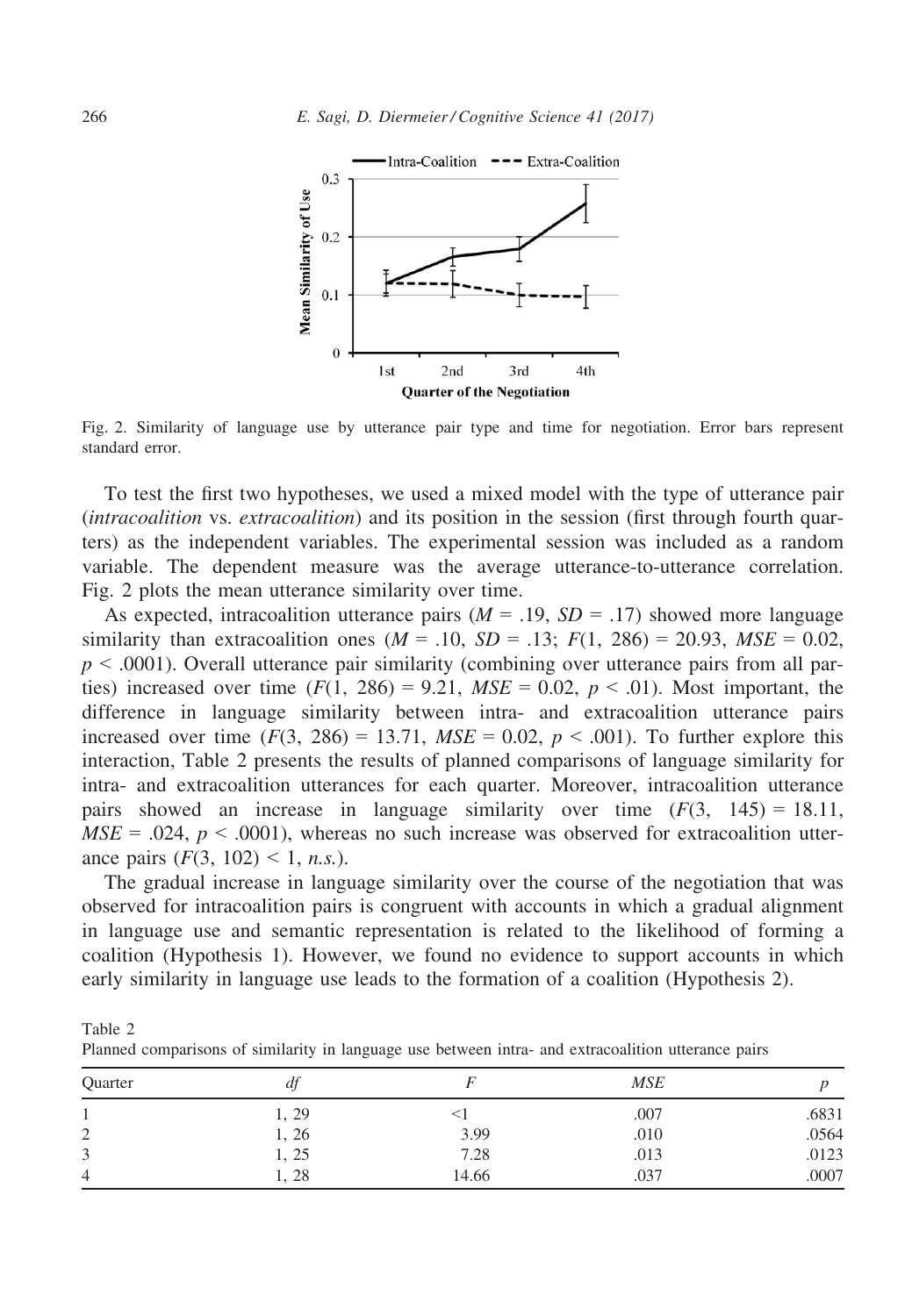Huffaker et al. (2011) found that the use of assents, but not negations, was related to the formation of a coalition. Since such use might also affect linguistic similarity, we tested whether assents and negations affected similarity using a mixed model with the individual utterance-to-utterance similarity as the dependent measure. The independent measures were position, type of pair, and the use of assents and/or negations. We determined whether assents or negations were used by identifying whether words from the appropriate LIWC dimensions (Linguistic Inquiry and Word Count; Pennebaker, Chung, Ireland, Gonzales, & Booth, 2007) were present in the utterance pair.<sup>6</sup> The experimental session was included as a random variable. The similarity of language use also increased when assents were used  $(F(1, 1570) = 21.16, MSE = 0.06, p < .0001)$  and marginally decreased when negations were used  $(F(1, 1570) = 2.85, MSE = 0.06, p = .09)$ . In the case of assents, this effect increased over time  $(F(1, 1570) = 3.86, MSE = 0.06$ ,  $p \leq 0.05$ ). There was no significant interaction between the type of pair and the use of either negations or assents. Most important, like the previous analysis, this model identified an interaction between the type of pair and the position of the utterance even after controlling for the effects of assents and negations  $(F(1, 1570) = 11.28, MSE = 0.06,$  $p < .001$ ).

We now turn to Hypothesis 3. To test this hypothesis, we compared the similarity in language use of the various pairs in sessions that resulted in a grand coalition to those that resulted in an AB coalition. We discarded sessions that resulted in other coalitions because there were not enough data to use them to conduct a meaningful analysis—there were only 10 sessions that resulted in an AC coalition and 4 that resulted in a BC coalition.

We used a mixed model with the participants of utterance pair (AB, AC, or BC), the utterance pair's position the negotiation session (first through fourth), and the resulting coalition (AB or ABC) as the independent variables. As stated earlier, the dependent measure was the average utterance-to-utterance correlation and the session was included as a random variable. Fig. 3 shows the mean utterance similarity for each participant pair for an AB coalition, and Fig. 4 shows the mean utterance similarity for each participant pair for an ABC coalition.



Fig. 3. Similarity of language use by utterance pair participants and time for negotiations that resulted in an AB coalition. Error bars represent standard error.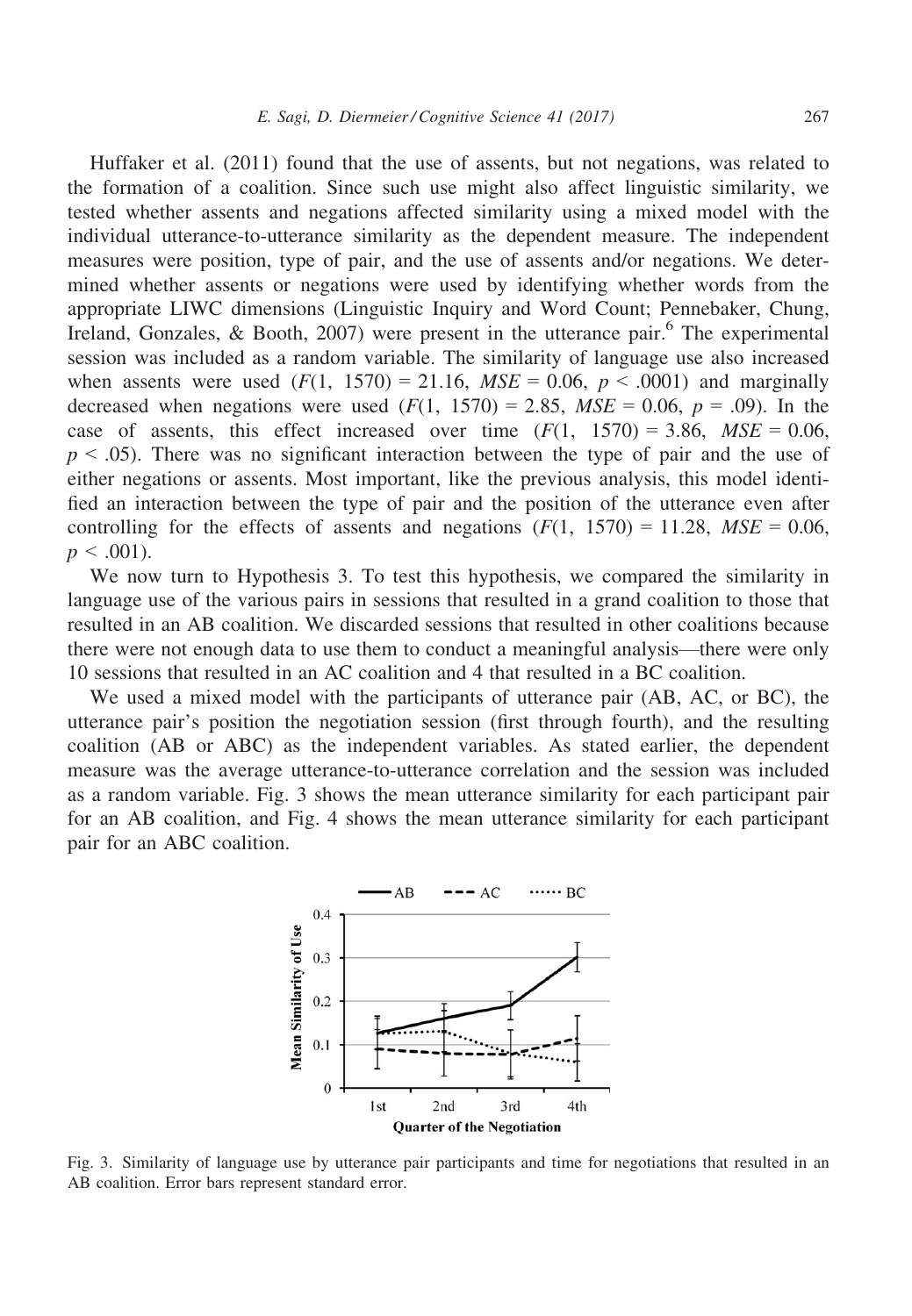

Fig. 4. Similarity of language use by utterance pair participants and time for negotiations that resulted in an ABC coalition. Error bars represent standard error.

The analysis yielded two statistically significant interactions—First, the three-way interaction between utterance pair participants, position within the negotiation, and the resulting coalition was significant  $(F(2, 314) = 9.96, MSE = 0.03, p < .0001)$ . More important, the expected two-way interaction between the utterance pair participants and the resulting coalition was also significant  $(F(2, 314) = 7.56$ ,  $MSE = 0.03$ ,  $p < .001$ ). Planned comparisons revealed that these interactions were most likely due to an increase in the language similarity between participants B and C during the later stages of negotiations that resulted in an ABC coalition  $(F(1, 66) = 10.60, MSE = 0.03, p < .01)$  and an increase in the language similarity between participants A and B in the later stages of negotiations that resulted in sessions that resulted in an AB coalition  $(F(1, 106) = 8.56,$  $MSE = 0.03$ ,  $p < .01$ ). Moreover, the initial positions of the three possible pairs were not statistically distinguishable ( $F \le 1$  in both cases). No difference in language similarity between A and C was found between negotiations that resulted in ABC coalition and those that resulted in an AB coalition  $(F(1, 67) = 1.10, n.s.).$ 

## 4. Discussion

The analysis presented here, based on data collected by Huffaker et al. (2011), demonstrates that as agreement forms during a negotiation, the language used by the parties involved becomes more similar. Moreover, parties that are excluded from the coalition do not show this pattern of convergence. This result has implications for theories of linguistic entrainment as it demonstrates that merely being party to a linguistic exchange is not enough. This suggests that linguistic similarity is representative of the alignment of representation rather than merely a result of exposure to linguistic input.

Our results are also congruent with Diermeier et al.'s (2008) model of coalition formation, in which building trust between parties plays a pivotal role, provided that language similarity, as a measure of shared perspective, is indicative of trust between the parties. Following this interpretation, trust appears to gradually emerge over the course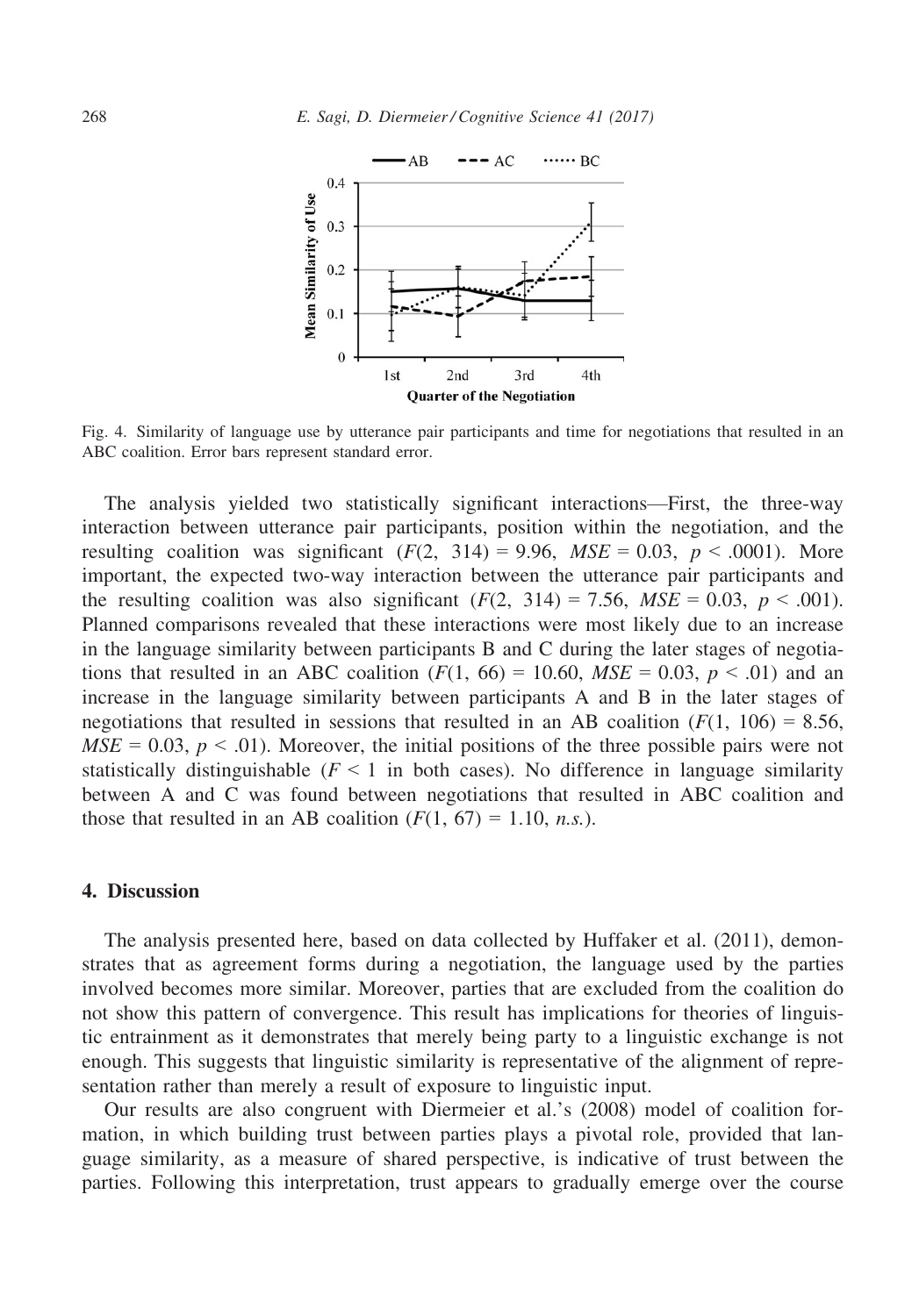of a negotiation, and it is a reliable predictor of the ultimate outcome of the negotiation. Moreover, our results are consistent with an interpretation that trust between the participants with the most to gain from a grand coalition is the key to achieving such a coalition.

We found no evidence for the effectiveness of early similarity in language use in directing the course of a negotiation. However, this could be a consequence of the design of the negotiations we used. Research that demonstrates the effectiveness of early similarity in language use often relies on an explicit and strategic use of repetition and mimicry by the participants (e.g., Swaab et al., 2011). In contrast, the participants whose negotiations we analyzed in this article were not instructed to use such strategies. While strategic use of mimicry may be effective, we found no evidence that this strategy was used.

It is important to note that the negotiation task we analyzed in this article focuses on the split of a monetary payoff. While this task is commonly used to simulate negotiations in economics, many real-world negotiations involve various non-monetary stakes (e.g., work practices) resulting in a more complex negotiation task. Nevertheless, the fact that our results show evidence of linguistic alignment even in negotiations with minimal content suggests that the effects should be even more pronounced in negotiations that involve more diverse interests. Interestingly, as the statement from participant B in the AB coalition in Fig. 1 shows, some participants did make arguments that used non-monetary values (e.g., "key technology"), although they were infrequent.

Finally, our analysis illustrates that multiparty negotiations, while more complex than two-party negotiations and dialogs, follow many of the same patterns as their simpler counterparts. However, the added dynamics of such a negotiation allows researchers to examine topics, such as the role of similarity in language use in reaching agreement and the influence of the availability of private communication channels on the course of a negotiation, that are often difficult to explore when only two parties are involved in a linguistic exchange.

## Acknowledgments

We thank David Huffaker and Roderick Swaab for sharing the data from their study.

## **Notes**

- 1. In accordance with the accepted practices for Infomap ([http://infomap-nlp.source](http://infomap-nlp.sourceforge.net/)[forge.net/\)](http://infomap-nlp.sourceforge.net/), we used 100 dimensions in our analysis.
- 2. This corpus was selected because it represents a well-balanced sample of the English language. Nevertheless, the choice of corpus does not make a large difference and a qualitatively and quantitatively similar pattern of results was obtained using a space derived from a corpus of New York Times articles (Sandhaus, 2008).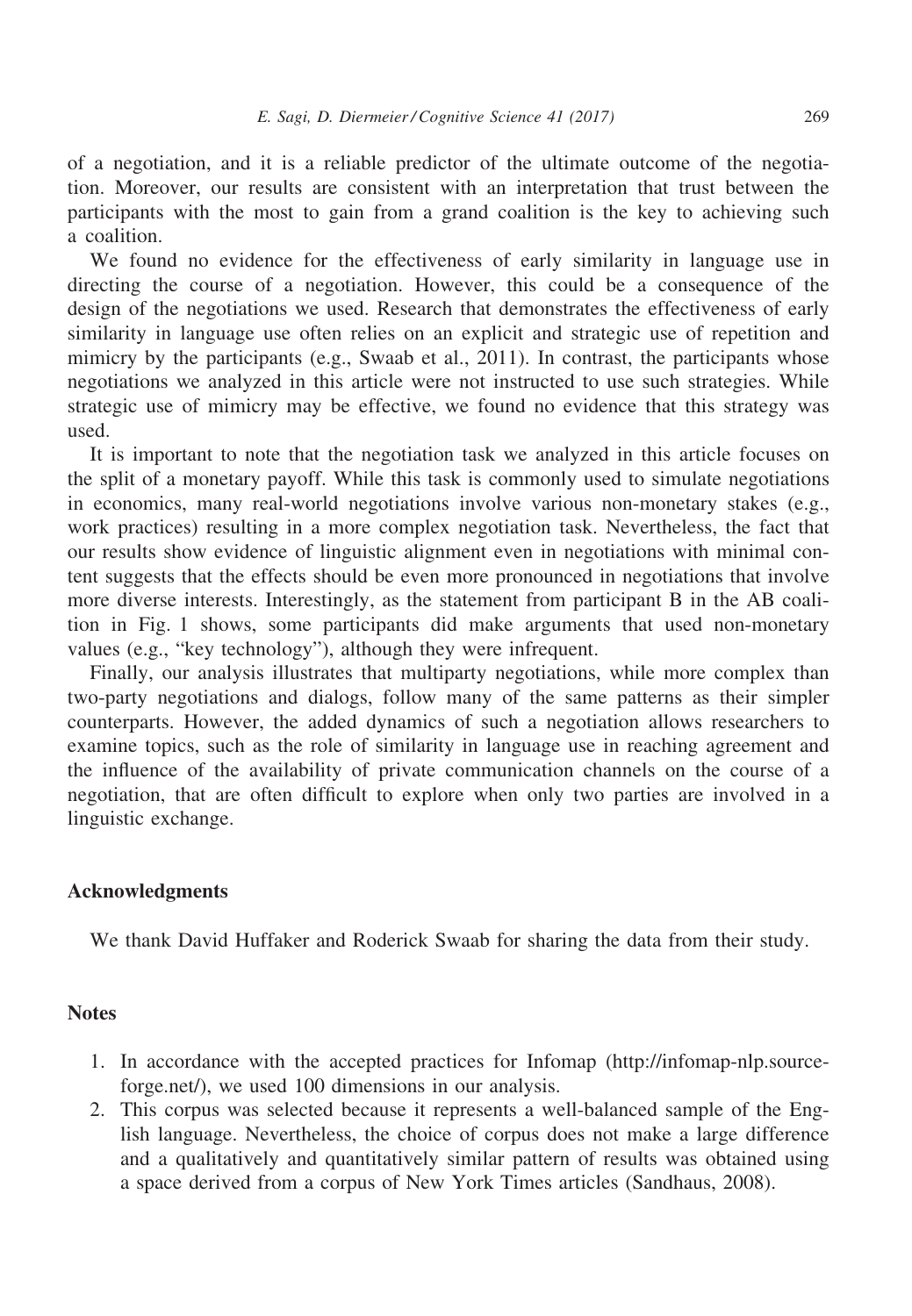- 3. Because the first dimension of LSA vector spaces tends to correlate with the frequency and length of the text, it was dropped from the analysis (cf. Hu, Cai, Wiemer-Hastings, Graesser, & McNamara, 2007).
- 4. These are common and formulaic terms used at the beginning of the conversation to announce arrival. As such, they are generally used by all participants and do not constitute mimicry as defined by Swaab et al. (2011). Furthermore, including these terms inflates the correlations in the first part of the negotiations but does not otherwise change the results of the analysis presented below.
- 5. This coarse division is adequate for our hypotheses. It is possible to utilize smaller time units in an analysis of this type to gain further insight into the temporal progression of the negotiation. Essentially, the choice of temporal units for analysis represents a tradeoff between precision and statistical power. Nevertheless, similar results can be obtained by analyzing individual utterance pairs based on their relative position in the session rather than aggregating them based on the quarter in which they appear.
- 6. LIWC is a tool that uses the frequency of occurrence of various words to estimate related linguistic and psychological variables, such as the use of assents and negations.

#### **References**

- Bazerman, M. H., Curhan, J. R., Moore, D. A., & Valley, K. L. (2000). Negotiation. Annual Review of Psychology, 51(1), 279–314. doi[:10.1146/annurev.psych.51.1.279](http://dx.doi.org/10.1146/annurev.psych.51.1.279)
- BNC Consortium. (2007). The British National Corpus, version 3 (BNC XML Edition). Oxford University Computing Services. Available at<http://www.natcorp.ox.ac.uk/>. Accessed May 19, 2015.
- Brennan, S. E., & Clark, H. H. (1996). Conceptual pacts and lexical choice in conversation. Journal of Experimental Psychology: Learning, Memory, and Cognition, 22(6), 1482–1493. doi[:10.1037/0278-](http://dx.doi.org/10.1037/0278-7393.22.6.1482) [7393.22.6.1482](http://dx.doi.org/10.1037/0278-7393.22.6.1482)
- Chwilla, D. J., & Kolk, H. H. J. (2002). Three-step priming in lexical decision. Memory & Cognition,  $30(2)$ , 217–225. doi:[10.3758/BF03195282](http://dx.doi.org/10.3758/BF03195282)
- Diermeier, D., Swaab, R. I., Medvec, V. H., & Kern, M. C. (2008). The micro-dynamics of coalition formation. Political Research Quarterly, 61(3), 484–501. doi[:10.1177/1065912908316981](http://dx.doi.org/10.1177/1065912908316981)
- Foltz, P. W., Kintsch, W., & Landauer, T. K. (1998). The measurement of textual coherence with latent semantic analysis. Discourse Processes, 25(2–3), 285–307. doi:[10.1080/01638539809545029](http://dx.doi.org/10.1080/01638539809545029)
- Giles, H., Willemyns, M., Gallois, C., & Anderson, M. C. (2007). Accommodating a new frontier: The context of law enforcement. In K. Fiedler (Ed.), Social communication (pp. 129–162). New York: Psychology Press.
- Hu, X., Cai, Z., Wiemer-Hastings, P., Graesser, A. C., & McNamara, D. S. (2007). Strengths, limitations, and extensions of LSA. In T. K. Landauer, D. S. McNamara, S. Dennis, & W. Kintsch (Eds.), *Handbook of* latent semantic analysis (pp. 401–426). Mahwah, NJ: Erlbaum.
- Huffaker, D., Jorgensen, J., Iacobelli, F., Tepper, P., & Cassell, J. (2006). Computational measures for language similarity across time in online communities. In E. Hovy, K. Zechner, & L. Zhou (Eds.), Proceedings of the HLT-NAACL 2006 workshop on analyzing conversations in text and speech (pp. 15–22). New York: Association for Computational Linguistics.
- Huffaker, D. A., Swaab, R., & Diermeier, D. (2011). The language of coalition formation in online multiparty negotiations. Journal of Language and Social Psychology, 30(1), 66–81. doi[:10.1177/](http://dx.doi.org/10.1177/0261927X10387102) [0261927X10387102](http://dx.doi.org/10.1177/0261927X10387102)